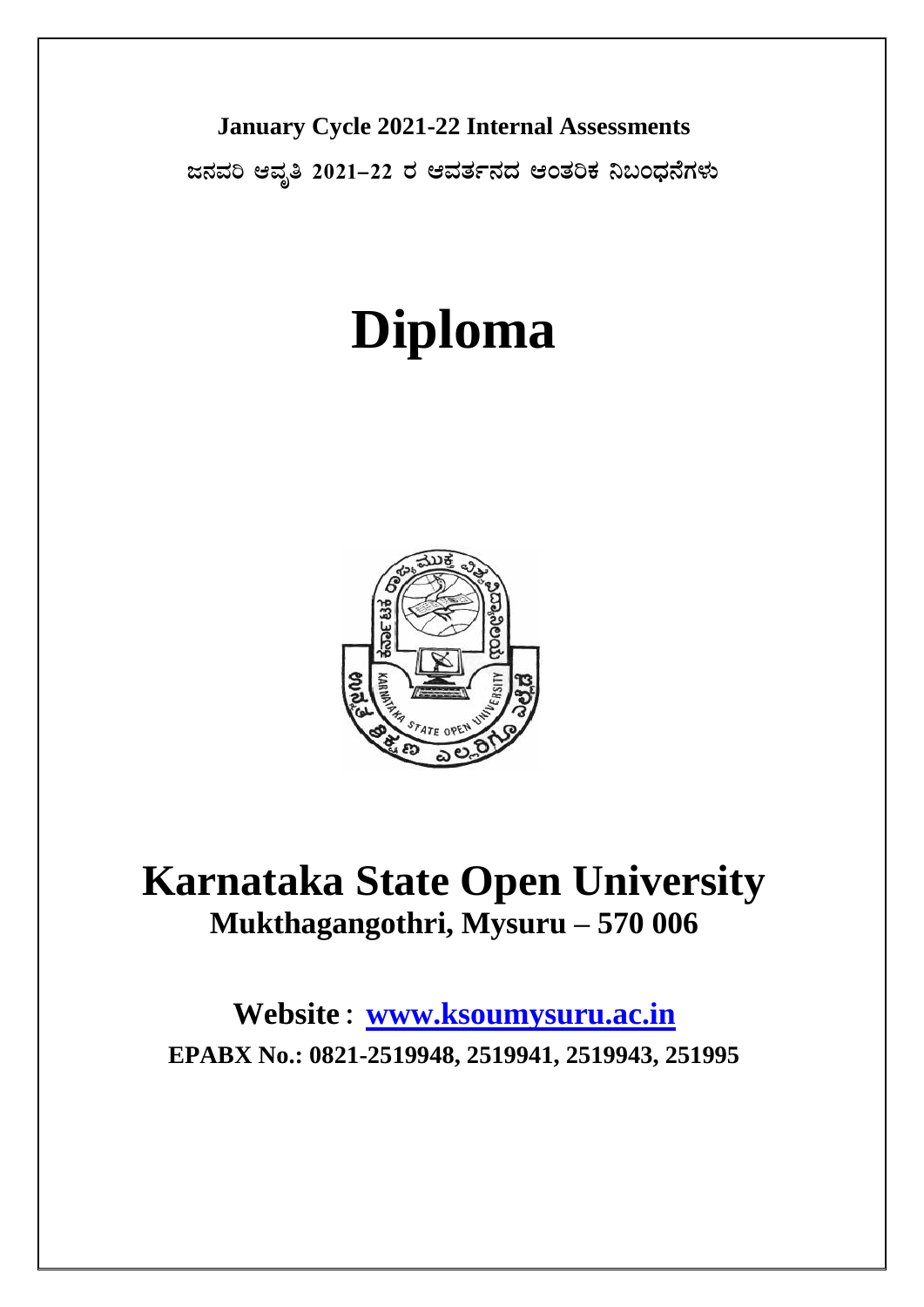# **Diploma January Cycle 2021-22 Assignments**

# **Guidelines :**

The evaluation, covers both internal assessment and term end examination. In the case of the former, the University are created continuous assessment for which primarily assignment system is followed. Assignment is given hereunder on the basis of the syllabus prescribed by the University. The questions relating to assignment are designed keeping in view the term end examination. Term end examination will be conducted at the end of the year of study as per calendar of events.

The continuous assessment comprises of assignment, seminar, test, field work etc., Presently, the assignment is taken up, and its information are as follows.

- Two questions are given under each course. Both the questions one compulsorily.
- Each question carries **10** marks.
- The students are hereby instructed to answer the questions by referring the text books, SLM, journals and others.
- Only hand written assignments are considered. The typed material or computer printouts are not considered under any circumstances.
- In case the study material is replicated in the assignments, they will be not considered for valuation.
- Write assignment of each course separately, using A4 Sheet.
- The students shall indicate their name, roll number, course, mobile number without fail.
- Exercise it as Assignments in a single cover and superscribe it as Assignments for Diploma (**Programme** Name).
- Diploma students shall submit the assignment to their respective departments. Address to send the assignments-The **Chairman (Concerned Department) Karnataka State Open University Mysuru-570 006**. **(Diploma Students should not submit the assignments to any other Regional Centres)**

The students may feel free to contact any faculty member either in person or over phone. The contact numbers will be available in prospectus/website.

## **Important date for Submission of the Assignment**

| <b>SI</b><br>No. | <b>Assignment Number</b> | <b>Last Date of Submission</b> |
|------------------|--------------------------|--------------------------------|
|                  | Assignment               | $30 - 07 - 2022$               |

**Dean (Academic)**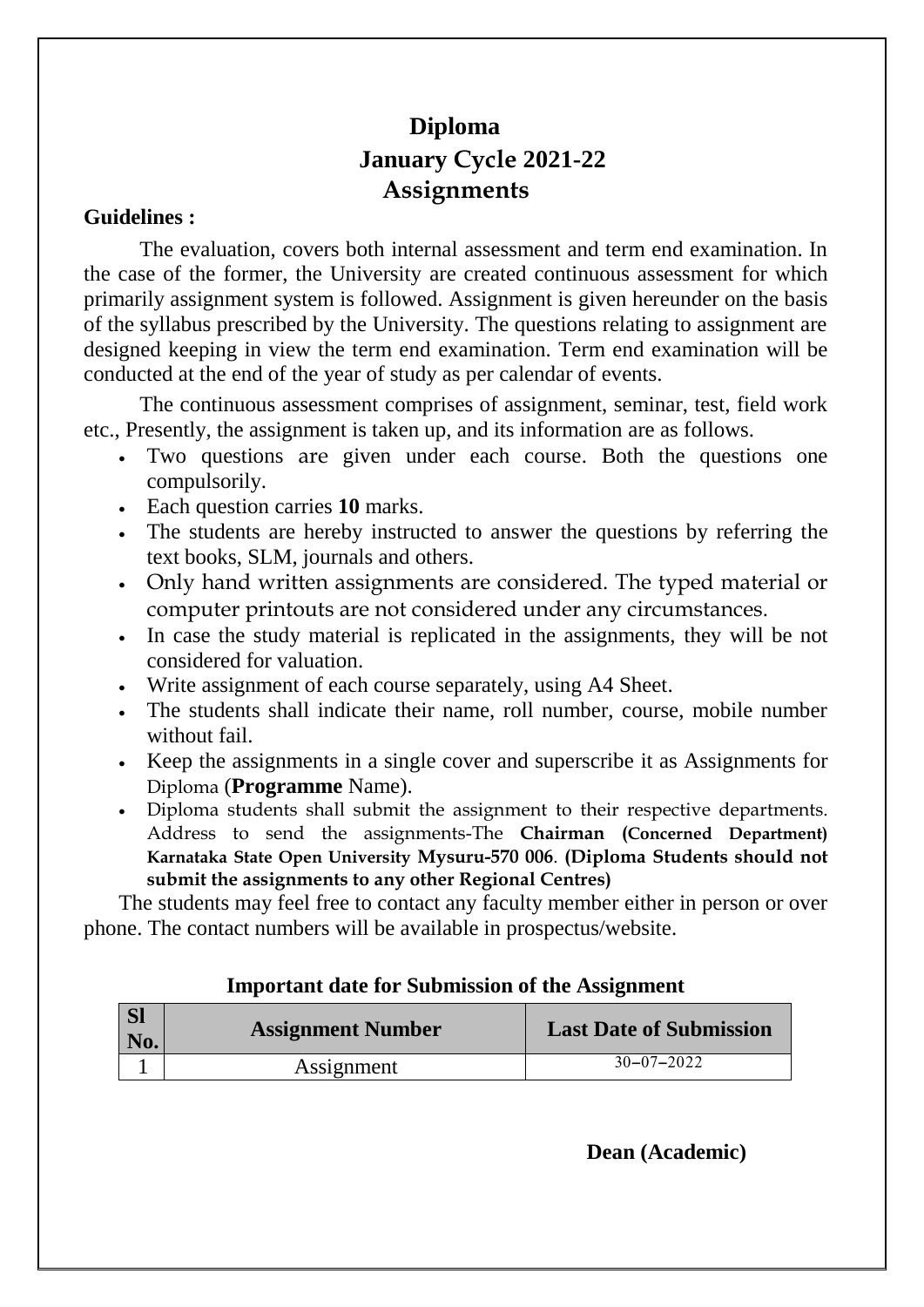ಜನವರಿ 2021–22 ರ ಆವರ್ತನದ ಆಂತರಿಕ ನಿಬಂಧನೆಯ ಪ್ರಶ್ನೆಗಳು ಪಿ.ಯು.ಸಿ. ನಂತರದ ಕನ್ನಡ ಡಿಪ್ಲೋಮಾ ನಿಯೋಜಿತ ಪ್ರಬಂಧ

ಆಂತರಿಕ ನಿಬಂಧನೆಗಳ (ಮೊದಲ ಮತ್ತು ಎರಡನೇ ಹಂತದ) ಪ್ರಶೈಗಳು

ಪತ್ರಿಕೆ – ೧ : ಕನ್ನಡ ಸಾಹಿತ್ಯ ಚರಿತ್ರೆ

1. ಚಂಪೂ ಸಾಹಿತ್ಯ ರೂಪದ ಉಗಮ ಮತ್ತು ಬೆಳವಣಿಗೆಯನ್ನು ವಿಶ್ಲೇಷಿಸಿ.

ಅಥವಾ ಭಾಗವತ ಧರ್ಮದ ಮುಖ್ಯ ಸ್ವರೂಪ ಮತ್ತು ಲಕ್ಷಣವನ್ನು ಕುರಿತು ಬರೆಯಿರಿ.

1. ಮುಮ್ಮಡಿ ಕೃಷ್ಣರಾಜನ ವ್ಯಕ್ತಿತ್ವ, ರಾಜ್ಯಾಡಳಿತ ಮತ್ತು ಸಾಹಿತ್ಯದ ಕೊಡುಗೆಯನ್ನು ವಿವರಿಸಿ.

#### ಅಥವಾ

ಆಧುನಿಕ ಕನ್ನಡ ಸಾಹಿತ್ಯದಲ್ಲಿ ಮಹಿಳಾ ಸಂವೇದನೆ ಹೇಗೆ ಅಭಿವ್ಯಕ್ತಗೊಂಡಿದೆ? ಚರ್ಚಿಸಿ.

#### ಪತ್ರಿಕೆ - ೨ : ನಡುಗನ್ನಡ ಮತ್ತು ಹೊಸಗನ್ನಡ ಪಠ್ಯಗಳು

1. ಬಸವಣ್ಣನ ಶಿವಪೂಜಾ ಸಂದರ್ಭವನ್ನು ಕವಿ ಹೇಗೆ ವರ್ಣಿಸಿದ್ದಾನೆ. ವಿವರಿಸಿ.

#### ಅದವಾ

ರಾಜ್ಯ ಸಮರ್ಪಣ ಸನ್ನಿವೇಶ 'ಹರಿಶ್ಚಂದ್ರ ಕಾವ್ಯ'ದ ಹೃದಯಸ್ಪರ್ಶಿ ಸನ್ನಿವೇಶವೆನಿಸಿರುವುದು ಹೇಗೆ? ವಿವರಿಸಿ.

1. 'ಗಡಿಯಾರದಂಗಡಿಯ ಮತ್ತು ಕೈಮರದ ನೇಳಲಲ್ಲಿ' ಕವನಗಳ ಆಶಯವನ್ನು ವಿವರಿಸಿ.

ಅಥವಾ

ಅಜ್ಜಿಯ ಪಾತ್ರ ಸೃಷ್ಟಿಯ ಸ್ವಾರಸ್ಯವೇನು?

# ಪತ್ರಿಕೆ – ೩: ಛಂದಸ್ಸು ಮತ್ತು ಹಳಗನ್ನಡ ಪಠ್ಯಗಳು

1. ಖ್ಯಾತ ಕರ್ಣಾಟಕ ವೃತ್ತಗಳು ಯಾವುವು? ಉದಾಹರಣೆಯೊಂದಿಗೆ ಪರಿಚಯಿಸಿ.

#### ಅದವಾ

ಹೊಸಗನ್ನಡದ ವಿವಿಧ ಬಗೆಯ ಲಯಗಳನ್ನು ಸೋದಾಹರಣವಾಗಿ ವಿವರಿಸಿ.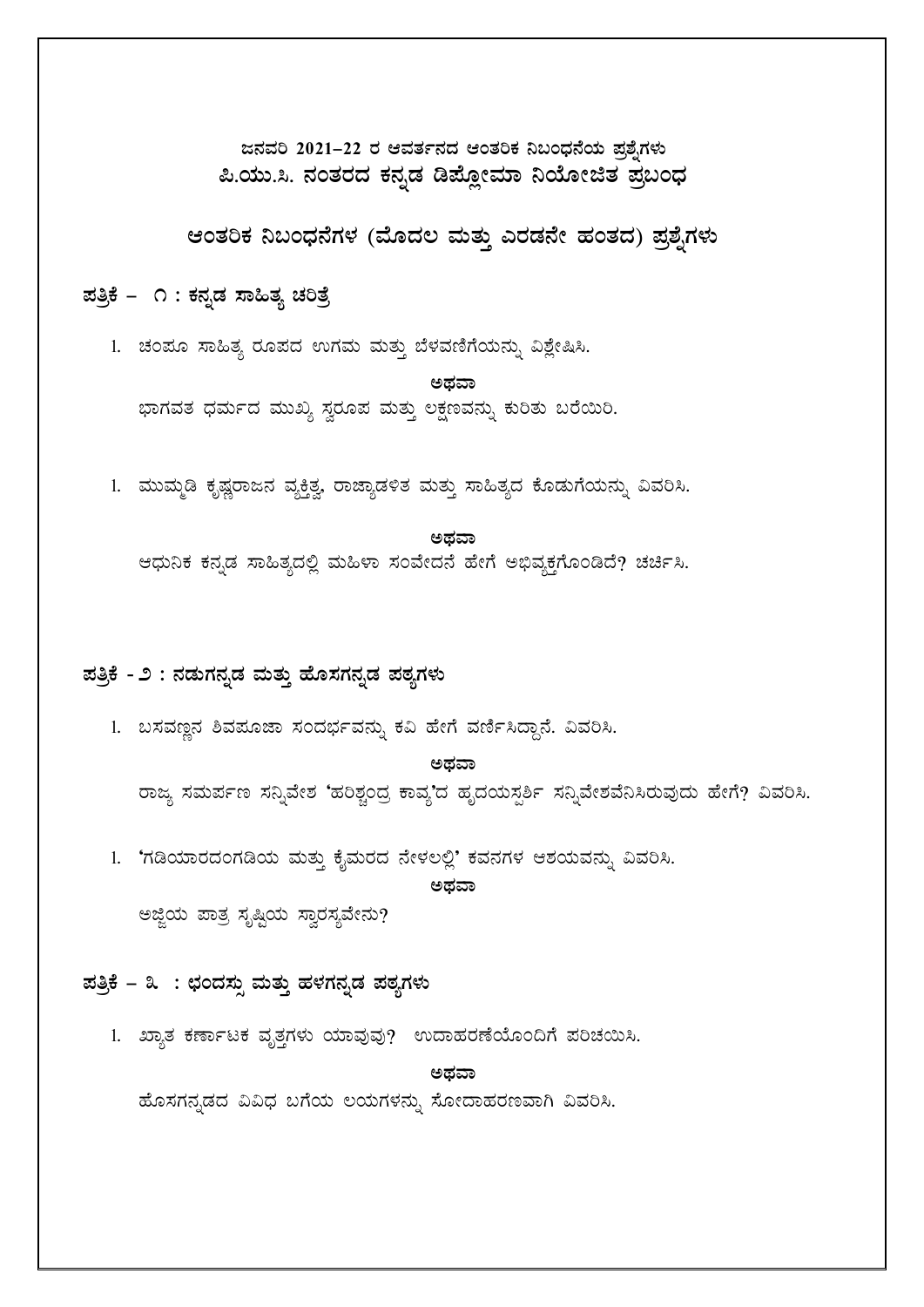1. ನಿಮಗೆ ಪಠ್ಯವಾಗಿರುವ ವಡ್ಡಾರಾಧನೆಯ ಕಥೆಗಳಲ್ಲಿ ಬರುವ ಸಾಮಾಜಿಕ ಅಂಶಗಳನ್ನು ಗುರುತಿಸಿ ವಿವೇಚಿಸಿ.

ಅಥವಾ

ಕನ್ನಡ ಕಾವ್ಯ ಕುಸುರಿಯಲ್ಲಿ ಅರಳಿರುವ ಭೀಮನ ಪಾತ್ರವನ್ನು ಚಿತ್ರಿಸಿ.

ಪತ್ರಿಕೆ – ೪ :ಭಾರತೀಯ ಕಾವ್ಯಮೀಮಾಂಸೆ ಮತ್ತು ಸಾಹಿತ್ಯ ವಿಮರ್ಶೆಯ ತತ್ನಗಳು

1. ಕಾವ್ಯದಲ್ಲಿರುವ ಹತ್ತು ಗುಣಗಳು ಮತ್ತು ಅದರ ಲಕ್ಷಣವನ್ನು ವಿವರಿಸಿ.

ಅದವಾ

ರಸ ಮತ್ತು ಧ್ವನಿ ಔಚಿತ್ಯದ ಕುರಿತು ಕ್ಷೇಮೇಂದ್ರನ ಅಭಿಪ್ರಾಯವನ್ನು ವಿವರಿಸಿ.

ರೀತಿ ಸಿದ್ಧಾಂತದ ಬೆಳವಣಿಗೆಯ ಹಂತ ಹಾಗೂ ವೈಲಕ್ಷಣಗಳನ್ನು ವಿವೇಚಿಸಿ.  $1.$ 

ಅದವಾ

ವಿಮರ್ಶೆ ಎಂದರೇನು? ಅದರ ಸ್ವರೂಪ ಮತ್ತು ಮಹತ್ವವನ್ನು ವಿವರಿಸಿ.

ಪತ್ರಿಕೆ – ೫ : ಹಳಗನೃಡ ವ್ಯಾಕರಣ ಮತ್ತು ಕನ್ನಡ ಭಾಷೆಯ ಚರಿತ್ರೆ

1. ಅಕ್ಷರಗಳ ಸಂಖ್ಯಾ ನಿರ್ಣಯವನ್ನು ವಿವರಿಸಿ.

ಅಥವಾ

ವಿಭಕಿ ಪಲ್ಲಟವೆಂದರೇನು? ಉದಾಹರಣೆಗಳೊಂದಿಗೆ ಬರೆಯಿರಿ.

1. ಭಾಷೆಯ ಸ್ವರೂಪ ಮತ್ತು ಲಕ್ಷಣವನ್ನು ತಿಳಿಸಿ.

#### ಅಡವಾ

ವಚನ ಎಂದರೇನು? ಉದಾಹರಣೆಯೊಂದಿಗೆ ವಿವರಿಸಿ.

# DIPLOMA IN NUTRITION AND HEALTH EDUCATION **INTERNAL ASSIGNMENT QUESTIONS** Answer all questions, each question carries 10 marks

#### **Course I: Fundamentals of Nutrition**

- 1. Discuss the role of lipids in human body.
- 2. Explain phytonutrients.

## Course II: Food Preparation and Nutritional value of Food

- 1. Describe preservation through dehydration.
- 2. Write short notes on food adulteration.

#### **Course III: Public Health and Management of Diseases**

- 1. Write about population dynamics.
- 2. Comment on common food borne diseases.

#### **Course IV: Community Nutrition and Health Education**

- 1. Elaborate on advantages and disadvantages of nutritional anthropometry.
- 2. Discuss Primary health care.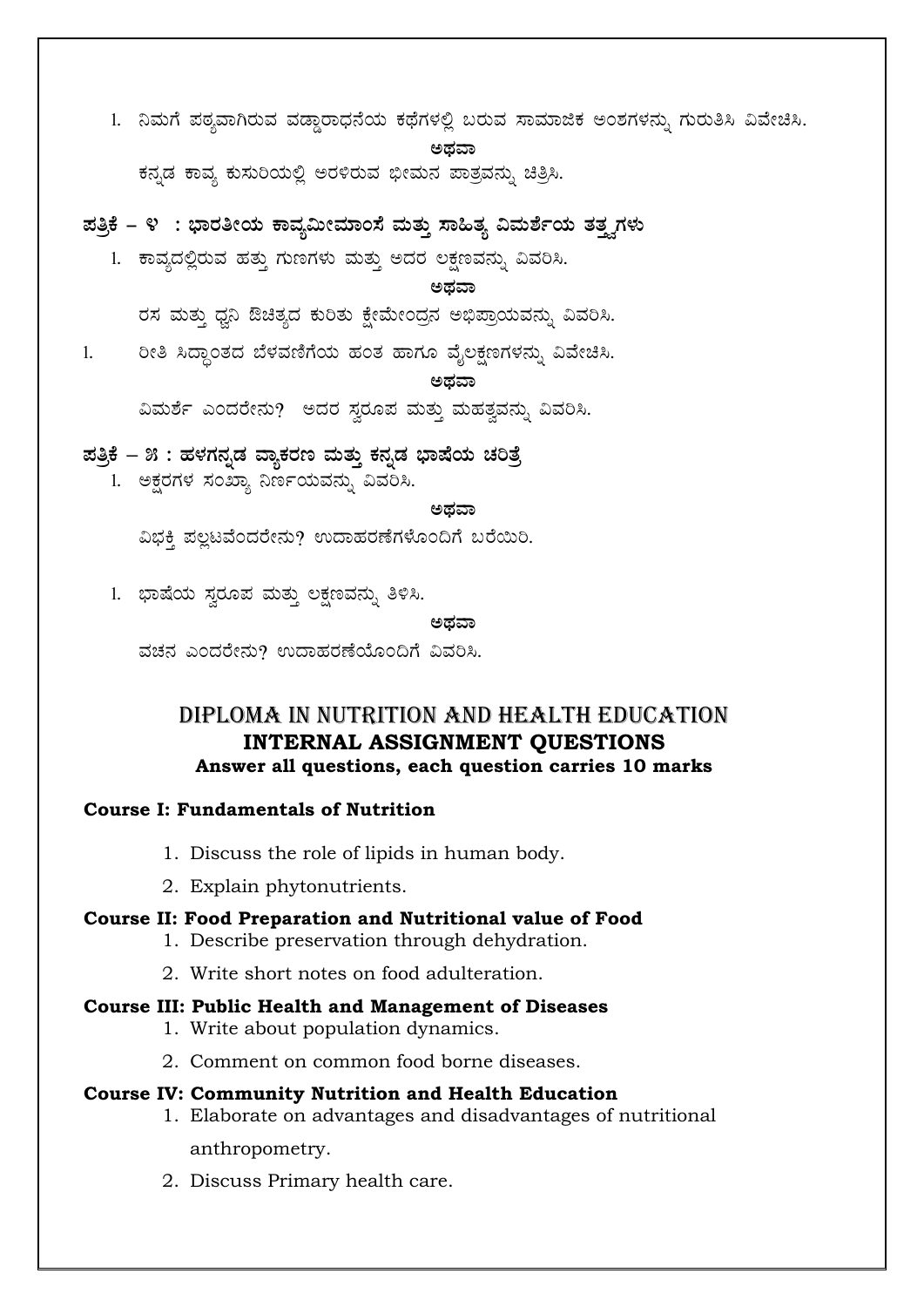# **DEPARTMENT OF STUDIES IN INFORMATION TECHNOLOGY Diploma in Information Technology (DIT) Assignment Questions**

Note : Answer all questions. Each Question carries 10 marks.

#### **DIT-11 Fundamentals of Information Technology**

- 1. Write a brief note on different types of Number Systems.
- 2. Discuss the different types of emerging computing facility.

#### **DIT-13 Database Management System**

- 1. Explain different types of data manipulation language.
- 2. Give a comparative study of different data models.

#### **DIT-14 Computer Networks**

- 1. Discuss the Multiprotocol Routers, Brouters and Switches.
- 2. Describe Internet Control Message Protocol(ICMP)

#### **DIT-15 Programming in C**

- 1. Explain the basic data types available in C.
- 2. Discuss the types of conditional statements with suitable programs

#### **DIT-16A C Programming Lab**

1. Write a C program to illustrate recursion function

#### **DIT-16B Database Management System Lab**

1. Create a table *EMPLOYEE* using SQL command to store details of employees such as *EMPNO, NAME, DESIGNATION, DEPARTMENT, SEX* and *SALARY*. Specify Primary Key and NOT NULL constraints on the table and allow only '*M*' or '*F*' for the column *SEX*. Write the following SQL queries:

- 1. Display information about all employees.
- 2. Display *EMPNO, NAME* and *DESIGNATION* of all employees..
- 3. Display the details of all female employees.
- 4. List the different DEPARTMENTs.
- 5. List *EMPNO, NAME* and *DESIGNATION* of all employees whose salary is more than 15,000.
- 6. Display the name of the employee who gets the maximum basic pay.
- 7. Display the number of employees in marketing and sales DEPARTMENT.
- 8. Display the average, maximum, minimum salary of each DEPARTMENT.
- 9. List the departments which have more than 2 employees.

\*\*\*\*\*\*\*\*\*\*\*\*\*\*\*\*\*\*\*\*\*\*\*\*\*\*\*\*\*\*\*\*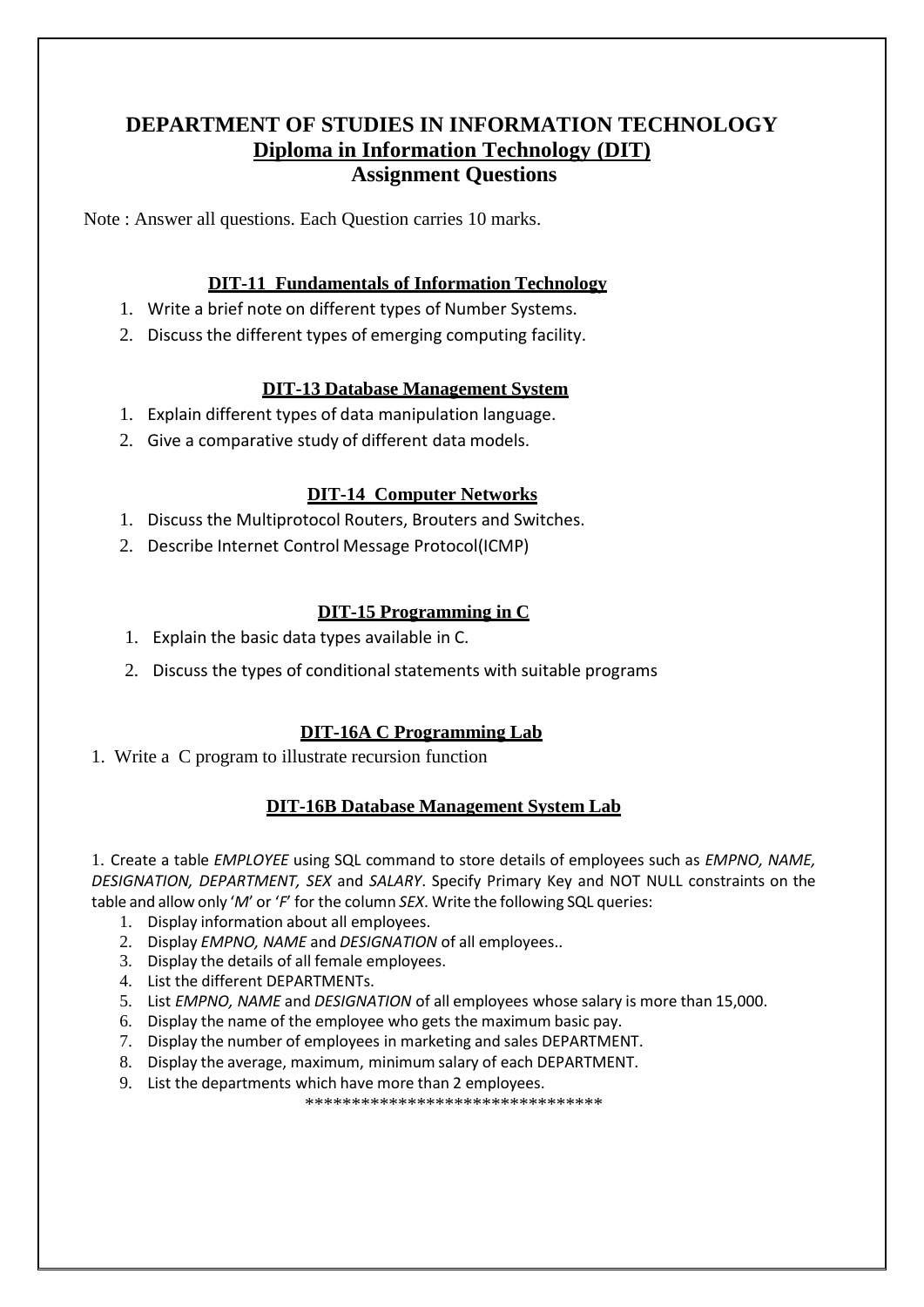#### **DEPARTMENT OF COMPUTER SCIENCE Diploma in Computer Application (DCA) ASSIGNMENT QUESTIONS**

#### **Instructions:**

**NOTE: You are required to read the following instructions carefully before you answer.**

- 1. Write the *Roll Number, Name and Title of the course* at the beginning of your answer of each subject.
- 2. You should answer *All questions* under each paper.
- 3. You should write the assignment @ 100 page Note book and submit.
- 4. Assignments without **Roll No. and Name** will be rejected.
- 5. Put all the assignments in a cover and send it to the address given below.

7. Assignment cover should be superscribed by **"Assignment for DCA" and write your roll number.**

8. Your assignment should reach to:

#### **Smt.Suneetha Chairman & Assistant professor DOS in Computer Science Karnataka State Open University, Manasagangotri, Mysore-570006**

9. Assignment sent to any other address of the University will not be considered for evaluation. 10. The students are **ADVICED TO KEEP A COPY OF THE ASSIGNMENTS** with them and submit it in case the University demands the same.

#### **DEPARTMENT OF STUDIES IN COMPUTER SCIENCE**

Diploma in Computer Application (DCA) ASSIGNMENT QUESTIONS

Answer all questions from each course. For Theory assignment, each question carries 10 marks. For Practical assignment, each question carries 5 marks.

#### **Fundamentals of Computers and Information Technology (DCA-11)**

- 1. With block diagram, explain the functional units of computer.
- 2. Write a note on available input and output devices.

#### **Office Automation (DCA-12)**

- 1. Explain the steps to find min, max, average and sum of 10 numbers using MSExcel.
- 2. Explain mail-merge facility in MSWord.

#### **Desktop Publishing (DTP) (DCA-13)**

- 1. Explain the steps to create logo using corel draw.
- 2. How do you create visiting card using photoshop?explain.

#### **Internet & Web page designing (DCA-14)**

1. Explain dial-up and DSL connection with diagram.

2. Explain the components and functions of browser.